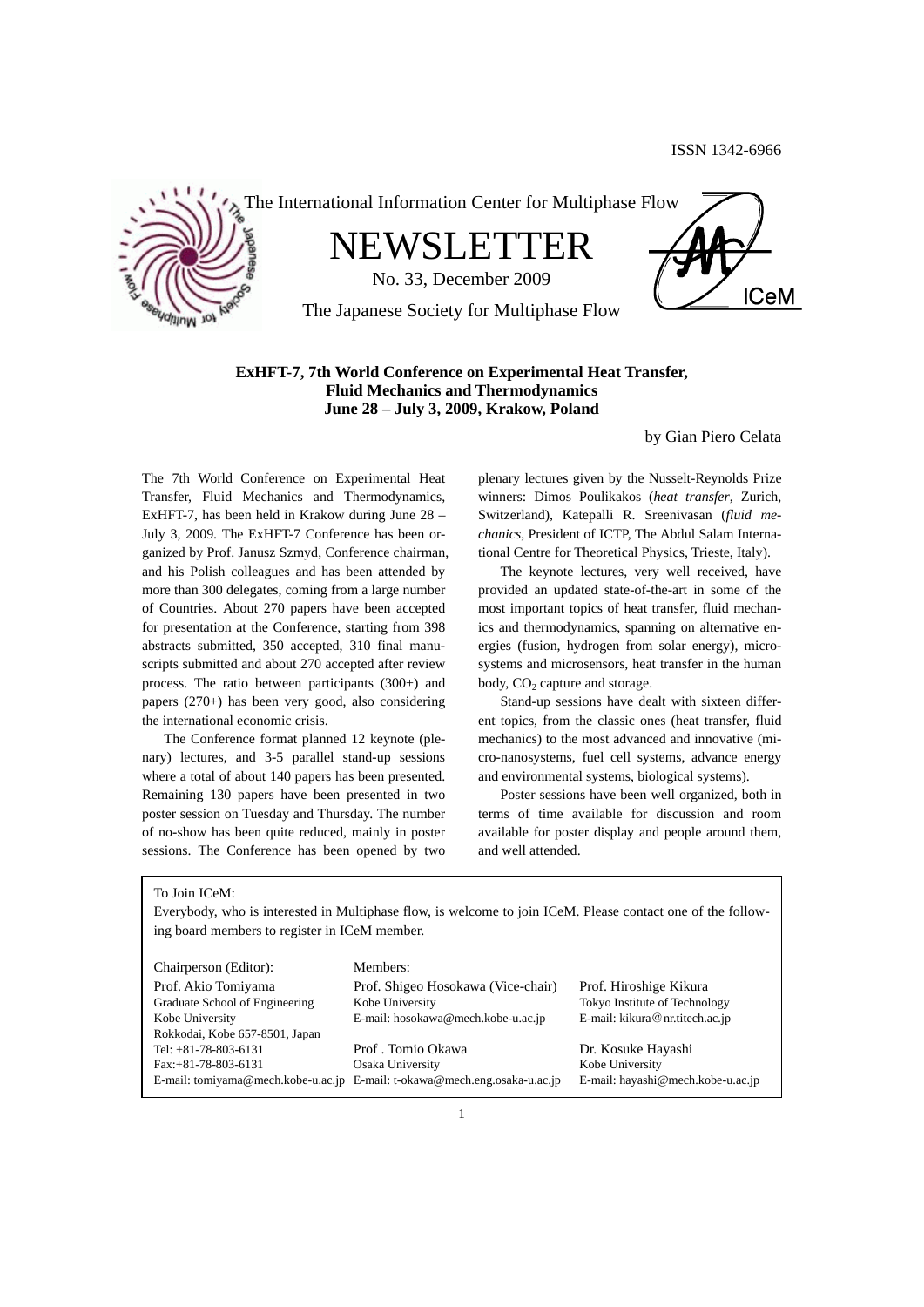Manuscripts have been collected in a CD-ROM distributed to participants at the Conference, along with a volume of abstracts.

 All in all, an excellent Conference, with papers of good quality, an outstanding organization, and a lovely city as venue.

 The next, 8th World Conference on Experimental Heat Transfer, Fluid Mechanics and Thermodynamics, ExHFT-8, will be held in 2013 in Lisbon, tentatively in late June, organized by the IST, Instituto Superior Técnico of Lisbon, and chaired by Professors Pedro Coelho and Mario Costa.

During the Conference, at the meeting of the As-

sembly of World Conferences on Experimental Heat Transfer, Fluid Mechanics and Thermodynamics, AWC, Prof. Nobuhide Kasagi, The University of Tokyo, has been appointed as the new President of the AWC, replacing Dr. Gian Piero Celata, ENEA.

Dr. Gian Piero Celata ENEA Casaccia, Institute of Thermal Fluid Dynamics, Via Anguillarese 301, 00060 Santa Maria di Galeria, Rome, Italy E-mail: celata@casaccia.enea.it

## **6th International Symposium on Multiphase Flow, Heat Mass Transfer and Energy Conversion July 11–15, 2009, Xi'an, China**

by Liejin Guo

### 1. General Information

The 6th International Symposium on Multiphase Flow, Heat Mass Transfer and Energy Conversion (ISMF2009) held successfully on July 11-15, 2009 in Xi'an in China, Which was organized by State Key Laboratory of Multiphase Flow in Power Engineering (SKLMF), Xi'an Jiaotong University, China. The conference Chinaman was Prof. Liejin Guo, Director of SKLMF.

 More than 300 scientists, researchers, and engineers from 128 institutes, academic communities or university in 24 countries attended this symposium. Eight plenary lectures, eighteen keynoters and about 240 regular papers have presented at this symposium.

 The Symposium opening ceremony held in the morning of July 12. Prof. Liejin Guo hosted the opening ceremony. First of all, on behalf of the conference organization, Prof. Guo expressed sincere appreciation for joining of all participants. Next, Prof. Y. Matsumoto, co-chairman of the symposium and vice-president of Tokyo University, Japan, delivered a speech. Prof. Tianjian Lu, vice-present of Xi'an Jiaotong University, gave a welcome speech on behalf of the host university. As one representative of all co-organizers, Dr. Jun Ji, the Director of the Department of Engineering Thermal Physics and Energy Utilization of the Natural Science Foundation of China to give a speech. Next, Prof. Wenquan Tao,

member of scientific council of ICHMT, gave a congratulatory address on behalf of Chinese Society of Engineering Thermophysics. Besides all participants, some members from ICHMT and the Governing Board of ICMF (International Conference of Multiphase Flow) have been invited to present this symposium. Principal chiefs of Societies of Multiphase Flow from USA, Japan, Germany, Israel, which are leaders in the field of multiphase flow and related research, have been presented.

 In the morning of July 12 and 13, eight professors were invited to give plenary lectures for all participants. Their lectures have demonstrated the newest progresses and trends on related research fields. After plenary lectures, at six parallel sessions 232 attendants gave oral presentations about their latest research results for their respective fields. Twenty-six professors were invited to give keynote lectures at the parallel sessions.

 The financial supports from National Natural Science Foundation of China (NSFC) and Xi'an Jiaotong University (XJTU) were highly appreciated and acknowledged. As co-organizers, International Council on Heat and Mass Transfer (ICHMT) and International Society of Hydrogen Energy delivered great supports since the very beginning.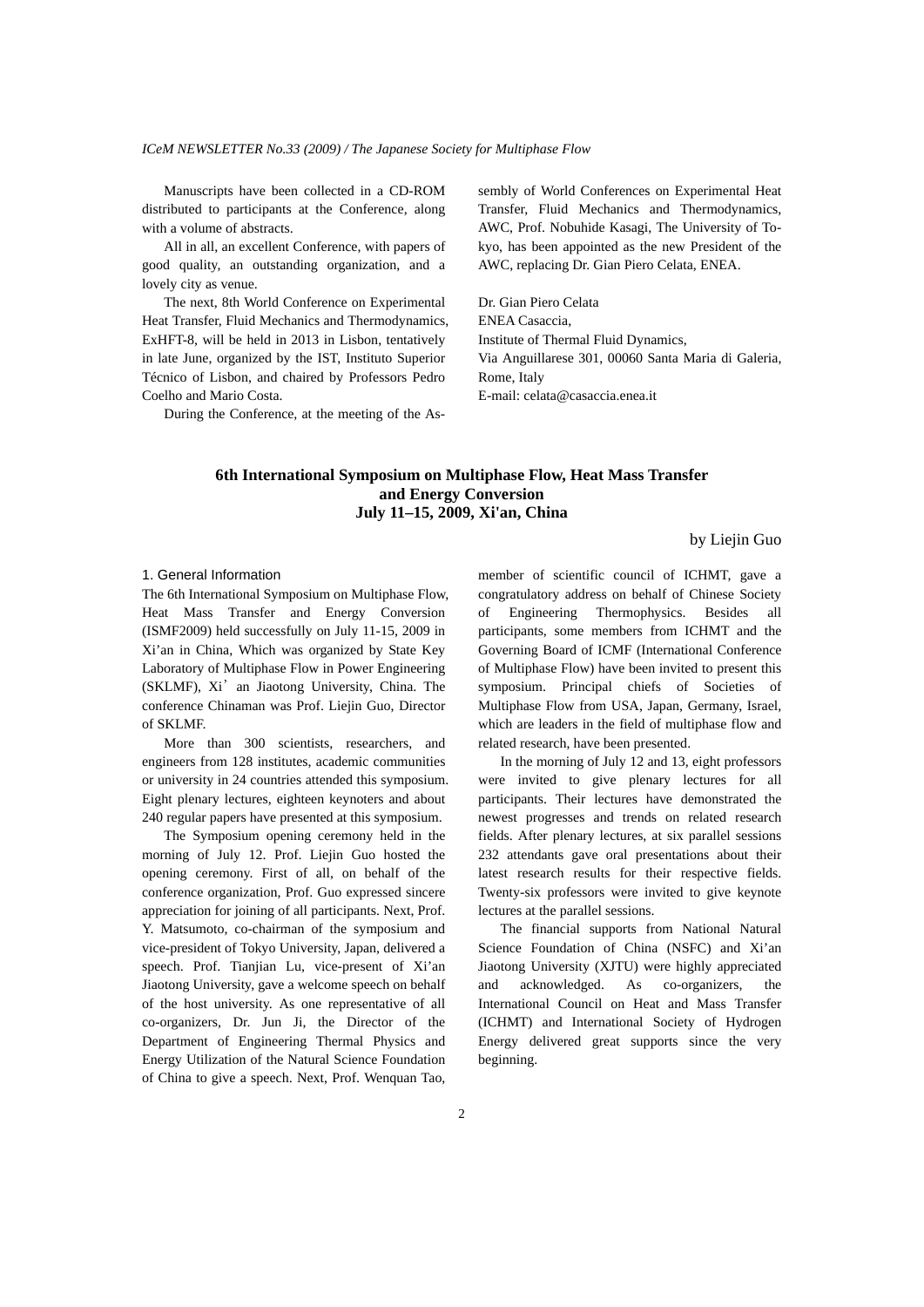### 2. Conference History

It's well known that research on multiphase flow, heat mass transfer and energy conversion has been going on widely. In order to promote the research and academic exchange in this important field, we have held five international symposiums in Xi'an. Owing to the great efforts of Professor T.N. Veziroglu and Professor Xuejun Chen, the first symposium, originally named China-U.S. Seminar on Two-phase Flows and Heat Transfer, was successfully held in 1984. The second symposium, formally named International Symposium on Multiphase Flow and Heat Transfer, was held in 1989. Following that, the third and the fourth symposiums were held successfully in 1994 and 1999. Considering the environmental protection and the global warming problem, we extended the scope of the conference to include the energy conversion problems, mainly the renewable clean energy and new technologies of energy conversion, such as solar energy, hydrogen energy, fuel cell and so on. From the fifth symposium, which was held in 2005, it was renamed as its present name – International Symposium on Multiphase Flow, Heat Mass Transfer and Energy Conversion. This extended platform has provided and will provide a further opportunity of exchanging fresh information and experience for the scholars in these fields.

 The present symposium is organized by the State Key Laboratory of Multiphase Flow in Power Engineering, with financial supports from National Natural Science Foundation of China and Xi'an Jiaotong University. Since 6th Symposium, the series of conferences came under the aegis of the International Center for Heat and Mass Transfer (ICHMT) and became one of co-organized conferences in ICHMT.

Prof. Liejin Guo Conference Chairman Xi'an Jiaotong University E-mail: lj-guo@mail.xjtu.edu.cn



The 6th International Symposium on Multiphase Flow, Heat Mass Transfer and Energy Conversion (ISMF2009)

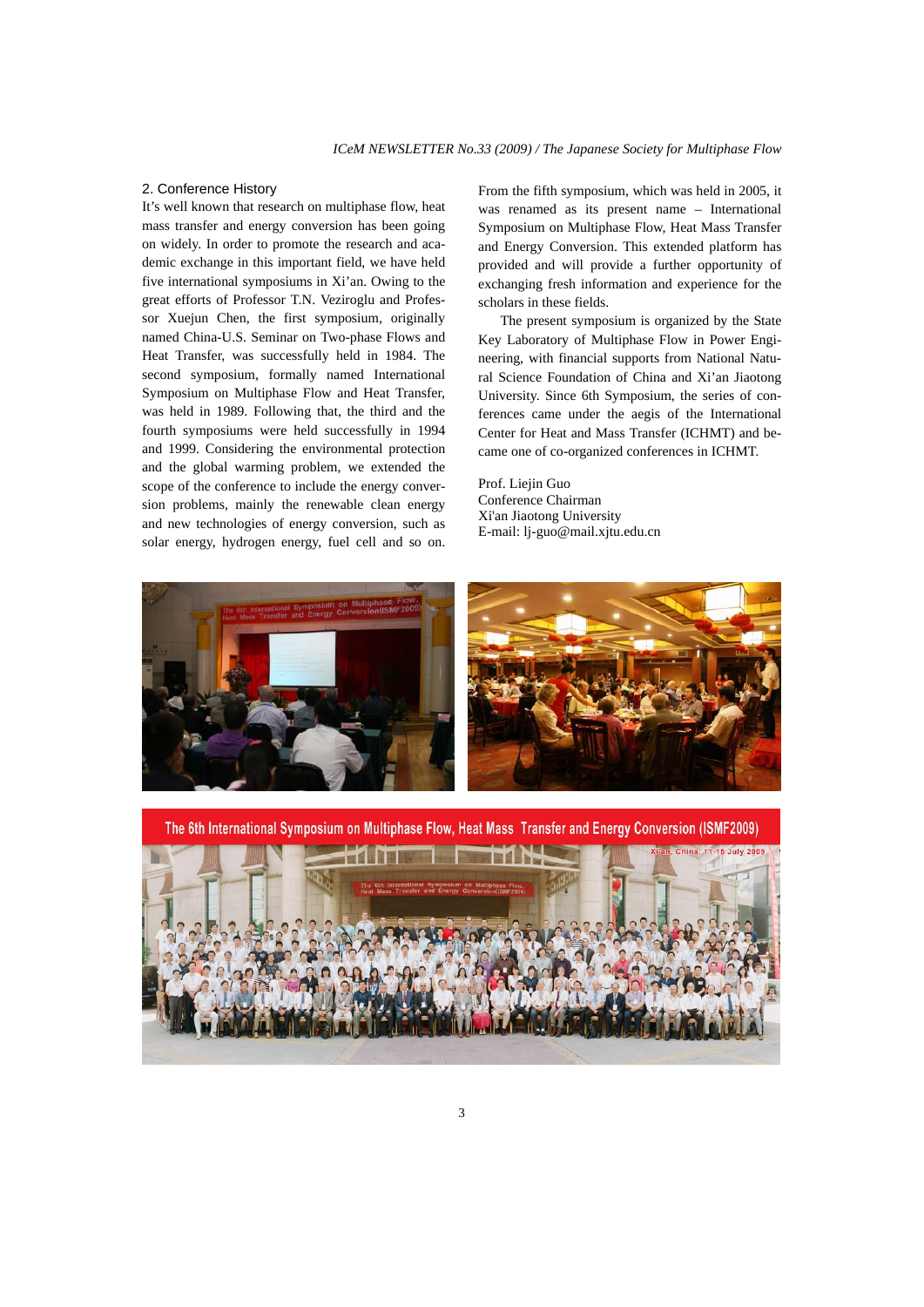**5th European-Japanese Two-Phase Flow Group Meeting September 20–25, 2009, Spoleto, Italy** 

by Gian Piero Celata

The 5th Meeting of the European-Japanese Two-Phase Flow Group has been held in Spoleto, Italy on 20-25 September 2009, after the previous editions in Portoroz (June 1998), Tsukuba (September 2000), Certosa di Pontignano (September 2003) and Kyoto (September 2006). The Meeting has been chaired by Gian Piero Celata, and co-chaired by Koichi Hishida, Akio Tomiyama, Iztok Zun and Paolo Di Marco.

 A total of 46 papers and 2 keynote lectures, one from Japan and one from Europe, have been presented in oral plenary sessions, with the participation of 51 delegates, 31 from Europe and 20 from Japan, representing major schools in two-phase flow. The meeting has been held in the beautiful city of Spoleto, where participants enjoyed the ancient and artistic sites as well the excellent local food, inside the nice and unusual environment of the former church of *San Lorenzo illuminatore*.

Keynote lectures titles are:

Katsuya Tsuchiya, Dynamic analysis of gas-liquidsolid dispersion – Quest for ultimate bubbles and drops, dealing with multiphase flow reactors applications and confined motion of single and multi-bubbles

Cees van der Geld, Shape oscillations of a boiling bubble, dealing with bubbles generated at an artificial cavity that, under certain conditions, become violently oscillating in shape

 The 46 papers have been grouped in fourteen sessions dealing with bubbly flow structure and dynamics, boiling, condensation and flow structure in microscale, gas-liquid flow, measurement techniques, numerical methods, flow boiling and condensation heat transfer, flow pattern, turbulence. Major schools of thought in Japan and European Countries have presented the latest results of their researches in the two-phase flow field, with the spirit typical of this type of meeting: presentation of last minute results, most frequently unpublished, with the aim of the maximum benefit from discussion with colleagues in a friendly atmosphere. Unlikely from conventional Conferences, where papers are submitted months in advance, fresh material is presented at the meeting and outcome from discussion can be easily take back home to work on before writing the final paper to be published in the archival literature.

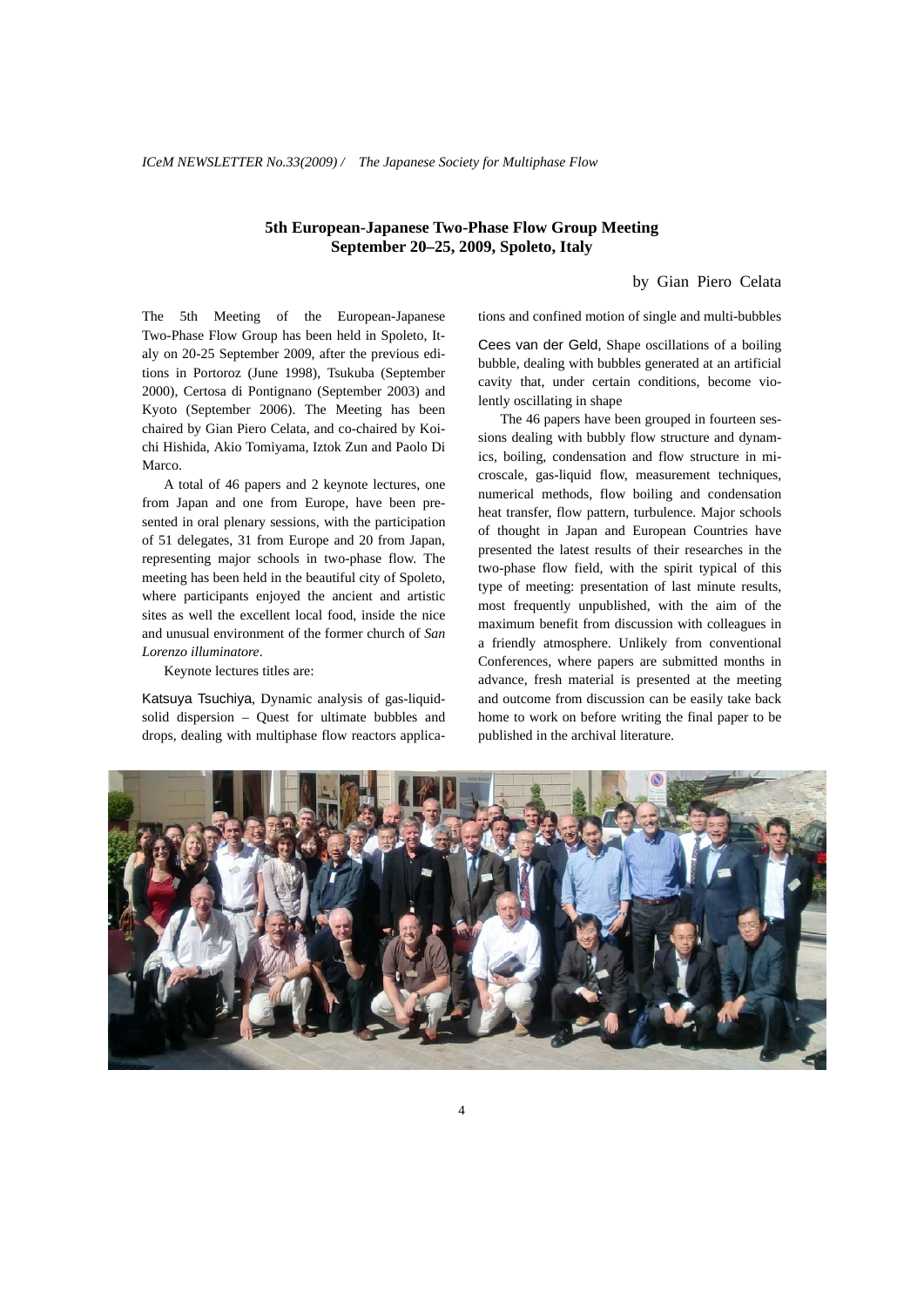Enough time has been allocated for presentation of papers and discussion, always very animated and vivid, as well as for ad hoc meeting and free time.

 Papers or powerpoint presentations will be collected in a CD-ROM and distributed to the participants after the meeting. A selection of papers will be published in a special issue of the Journals 'Multiphase Science and Technology', published by Begell House (Guest Editor: Akio Tomiyama).

 The 6th meeting of the European-Japanese Two-Phase Flow Group will be held in Kumamoto, Kyushu Island, in September 2012, chaired by Prof. Sadatomi.

Dr. Gian Piero Celata ENEA Casaccia, Institute of Thermal Fluid Dynamics, Via Anguillarese 301, 00060 Santa Maria di Galeria, Rome, Italy E-mail: celata@casaccia.enea.it

## **13th International Topical Meeting on Nuclear Reactor Thermal Hydraulics September 27 - October 2, 2009, Kanazawa, Japan**

by Hisashi Ninokata and Michio Murase

The 13th International Topical Meeting on Nuclear Reactor Thermal Hydraulics (NURETH-13) was successfully held in Kanazawa, Japan, September 27 – October 2, 2009. It was attended by about 420 researchers and engineers, more than 350 technical con-tributions. It is noted that 220 out of 420 participants were from overseas.

 NURETH is an important series of international topical meetings in nuclear reactor thermal hydraulics and related areas. It covers all aspects of thermal hydraulics assumed in the different types of nuclear re-actors of current and future generations. In particular, the meeting has placed a specific emphasis on understanding fundamental thermal hydraulic phenomena as well as presenting developments and applications of new innovative technologies in experiments and numerical calculations.

 Since the first meeting in 1980, the Thermal Hydraulics Division of the American Nuclear Society (ANS-THD) has sponsored NURETH meetings held in the USA and co-sponsored the meetings held outside the USA. Twelve meetings have been held in Saratoga Springs (NY, 1980), Santa Barbara (CA, 1983), Newport (RI, 1985), Karlsruhe (Germany, 1989), Salt Lake City (UT, 1992), Grenoble (France, 1993), Saratoga Springs (NY, 1995), Kyoto (Japan, 1997), San Francisco (CA, 1999), Seoul (Korea, 2003), Avignon (France, 2005) and Pittsburgh (PA,

2007).

 NURETH-13 in Kanazawa was organized by the Atomic Energy Society of Japan (AESJ) in cooperation with the ANS-THD, along with many cosponsoring organizations from the international technical community. The meeting was also financially sup-ported by Ishikawa Prefecture and Kanazawa City, many domestic and international organizations including the Federation of Electric Power Companies of Japan, the Commemorative Organization for the Japan World Exposition ('70), and there was cooperation with IAEA.

 With the nuclear renaissance upon us, nuclear energy continues to be faced with major challenges such as radioactive waste management, economics, proliferation, and safety. We recognize the heightened importance of plant economy and safety, where thermal hydraulics research and development play significant roles in supporting safe operation of nuclear plants and fostering safety culture. In view of the global nature of these nuclear issues, it is imperative that forums such as NURETH provide a global communications channel to enhance exchange of ideas and in-formation and encourage cross-fertilization of re-search and development efforts among all nuclear countries.

 The technical program consisted of about 350 presentations which were delivered in four full days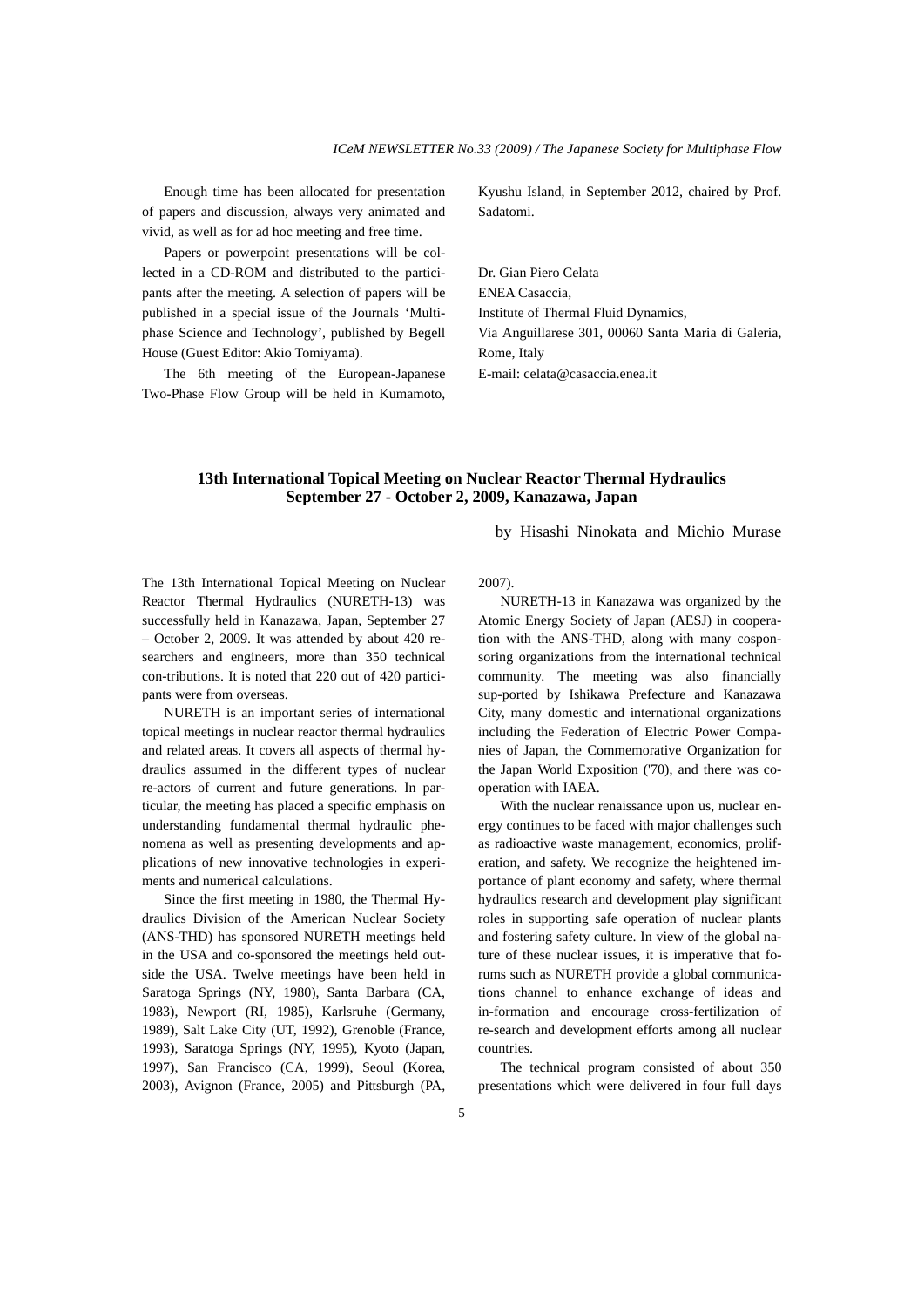starting from Monday (Sept. 28, 2009) through Thursday (Oct. 1, 2009). All technical papers that have been accepted for presentation were reviewed by 3 reviewers for each paper. The numbers of session organizers for paper review and reviewers were 107 and 413, respectively. Four plenary lectures were delivered by leading authorities from around the world and 8 keynote lectures were given by professionals in their respective fields on cutting edge science of interest to NURETH-13 participants. The proceedings for full-length papers have been published on a CD-ROM with a complementary bound volume of abstracts. Publication of selected papers in archival journals will also be arranged. On October 2, 2009

(Friday), 76 participants joined the technical tour to visit the prototype fast breeder reactor "Monju".

 The next meeting, NURETH-14, will be held in Toronto, Canada, September 25 – 29, 2011.

Prof. Hisashi Ninokata Technical Program Committee Chair, NURETH-13 Tokyo Institute of Technology hninokat@nr.titech.ac.jp Dr. Michio Murase Local Organizing Committee Chair, NURETH-13 Institute of Nuclear Safety System, Inc. murase@inss.co.jp

| President                            | T. Shakouchi (Mie University)                                                     |
|--------------------------------------|-----------------------------------------------------------------------------------|
| <b>Vice Presidents</b>               | K. Mishima (Kyoto University)                                                     |
|                                      | T. Kunugi (Kyoto University)                                                      |
|                                      | T. Saito (Shizuoka University)                                                    |
| <b>Chair of Informatics Division</b> |                                                                                   |
|                                      | K. Michioku (Kobe University)                                                     |
| Chair of Planning Division           |                                                                                   |
|                                      | F. Takemura (National Institute of Advanced Industrial Science<br>and Technology) |
|                                      | Chair of International Intercourse Division                                       |
|                                      | K. Tsuchiya (Doshisha University)                                                 |
| Chair of General Affairs Division    |                                                                                   |
|                                      | K. Tsujimoto (Mie University)                                                     |
| Executive Office of JSMF:            |                                                                                   |
|                                      | Gakujyutu Shuppan Insatu Co.                                                      |
|                                      | 2-14-9 Kasugadenaka, Konohana-ku, Osaka, 554-0022, JAPAN                          |
|                                      | Tel: $+81-6-6466-1588$ Fax: $+81-6-6463-2522$                                     |
|                                      | E-mail: office@jsmf.gr.jp                                                         |
|                                      | WWW homepage: http://www.jsmf.gr.jp/                                              |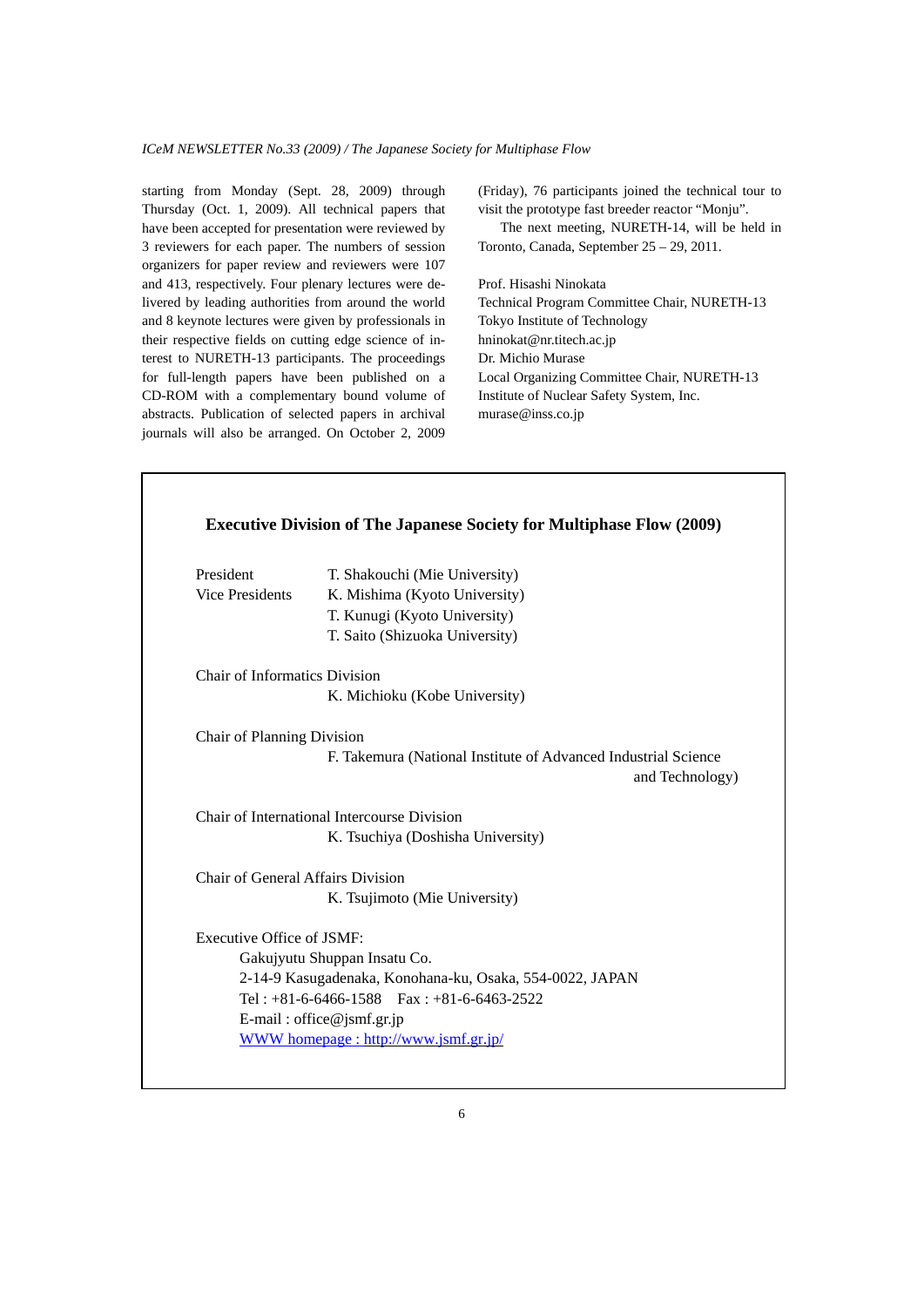### **Future Meetings**

Following list includes Conference Name, Place, Date and Contact.

#### **10th Asian Symposium on Visualization (ASV-10)**

Vijayawada, Andhra Pradesh, India, December 7-10, 2009 Prof. E. Rathakrishnan Department of Aerospace Engineering Indian Institute of Technology Kanpur, India E-mail: erath@iitk.ac.in http://www.10asv.org/Home.html

### **ASME 2009 2nd Micro/Nanoscale Heat & Mass Transfer International Conference**

Shanghai, China, December 18-21, 2009 Dr. Ping Cheng, Shanghai Jiaotong University MNHMT09@sjtu.edu.cn http://www.asmeconferences.org/MNHMT09/

### **ICCFD 2009: International Conference on Computational Fluid Dynamics**

Bangkok, Thailand, December 25-27, 2009 http://www.waset.org/wcset09/bangkok/iccfd/

--------------- 2010 ---------------

### **9th International ISHMT-ASME Heat and Mass Transfer Conference**

Bombay, India, January 4-6, 2010 Prof. S. Srinivasa Murthy IIT Madras, Chennai, India E-mail: ssmurthy@iitm.ac.in http://www.me.iitb.ac.in/~ishmt2010/

#### **27th Short Courses on**

### **Modelling and Computation of Multiphase Flows**  Part I: Bases Part IIA: New Reactor Systems and Methods Part IIB: Computational Multi-Fluid Dynamics (CMFD) Part III: CMFD with Commercial Codes Zurich, Switzerland, February 15-19, 2010 Prof. G. Yadigaroglu E-mail: yadi@ethz.ch

http://www.ascomp.ch/ShortCourse

## **2nd International Conference on Energy**

**Conversion and Conservation (CICME10)** Hammamet, Tunisia, April 22 - 25, 2010 H. AGUIR ELALIMI LESTE - TUNISIA E-mail: contact@cicmenergie.net Tel: + 216 73 50 15 97 Fax: +216 73 90 79 75

http://www.cicmenergie.net/

## **Joint International Symposia on 3rd Micro & Nanotechnology and Micro/Nanoscale Energy Conversion & Transport-2010**  Seoul, Korea, March 21 - 24, 2010 Prof. Seung Jin Song Secretary General

School of Mechanical and Aerospace Engineering Seoul National University Seoul 151-742, Korea Tel: +82-2-880-1667 Fax: +82-2-883-0179 E-Mail: sjsong@snu.ac.kr http://mnt-mect.snu.ac.kr/

### **International Conference on Computational & Experimental Engineering and Sciences (IC-CES'10)**

Las Vegas, USA, March 28 - April 1, 2010 E-mail: icces@icces.org http://www.icces.org/index.html

#### **ASME-ATI-UIT 2010 Conference on Thermal and Environmental Issues in Energy Systems**

Sorrento, Italy, May 16 - 19, 2010 Nicola Bianco Dipartimento di Energetica, termofluidodinamica applicata e condizionamenti ambientali (DETEC) University degli Studi Federico II Piazzale Tecchio, 80 - 80125 - Napoli - Italy E-mail: nicola.bianco@unina.it Tel: +39 081 7682645 Fax: + 39 081 2390364 Sergio Nardini Dipartimento di Ingegneria aerospaziale e meccanica (DIAM) Seconda University degli Studi di Napoli Via Roma, 29 - 81031 Aversa (Ce) - Italy E-mail: sergio.nardini@unina2.it Tel: +39 081 5010347 Fax: + 39 081 5010204 http://www.ichmt.org/asme-ati-uit-10/

#### **ASME**/**JSME 18th International Conference on Nuclear Engineering** (**ICONE18/2010)** Xi'an, China, May 17 - 21, 2010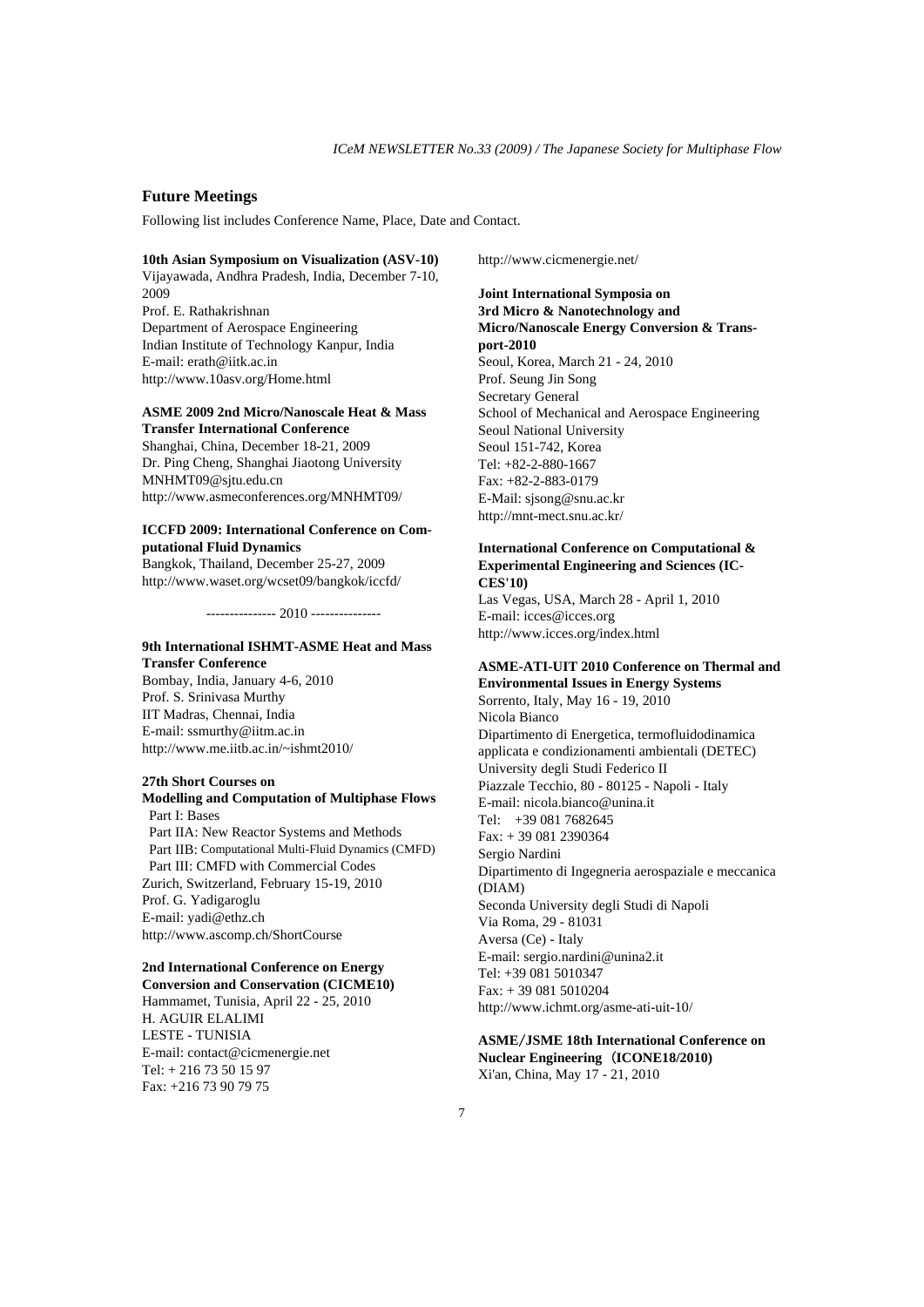ICONE 18 Secretariat E-mail: icone18@ns.org.cn http://www.asmeconferences.org/ICONE18/

#### **31st Annual Conference of the Canadian Nuclear Society**

Montréal, Canada, May 24 - 27, 2010 Papers and Technical Program E-mail: cns2010@aecl.ca General Denise Rouben, CNS Office Manager E-mail: cns-snc@on.aibn.com Tel: +1-416-977-7620 http://www.cns-snc.ca/conf2010.html

#### **European Nuclear Conference (NC 2010)**

Barcelona, Spain, May 30 - June 3, 2010 Prof. Frank Deconinck, SCK-CEN, Belgium Dr. José Emeterio Gutiérrez, Westinghouse Technology Services, Spain Tel: +32 2 505 30 54, Fax: +32 2 502 39 02 E-mail: enc2010@euronuclear.org http://www.enc2010.org

### **International Conference on Multiphase Flow 2010 (ICMF-2010)**

Tampa, Florida, USA, May 30 - June 4, 2010 E-mail: icmf-2010@ufl.edu http://conferences.dce.ufl.edu/ICMF2010/

### **ITherm 2010**

Las Vegas, Nevada, USA, June 2-5, 2010 Dr. Tom Lee E-mail: tleea@tsmc.com Tel: 408-382-8070 (office) TSMC North America, San Jose, CA http://www.ithermconference.org/

### **2010 ANS Annual Meeting**

San Diego, CA, USA, June 13 - 17, 2010 General Chair: Ross T. Ridenoure Southern California Edison Program Chair: Dr. A. Kurshad Muftuoglu GE-Hitachi Nuclear Energy http://www.new.ans.org/meetings/c\_1

# **3rd ECI International Conference on Porous Media and its Applications in Science, Engineering and Industry**

Tuscany, Italy, June 20-24, 2010 Prof. Kambiz Vafai

Department of Mechanical Engineering, University of California, Riverside, USA E-mail: vafai@engr.ucr.edu http://www.engconfintl.org/10ap.html

#### **The 14th International Symposium on Flow Visualization (ISFV14)**

Daegu, Korea, June 21 - 24, 2010 E-mail: info@isfv14.org http://isfv14.org/

### **15th International Symposium on Application of Laser Techniques to Fluid Mechanics (LISBON 2010)**

Lisbon, Portugal, July 5 - 8, 2010 Prof. António Moreira Instituto Superior Técnico Center for Innovation, Technology and Policy Research Av. Rovisco Pais 1049 Lisboa, Portugal Phone: +351 21 841 97 24 Fax: +351 21 849 61 56 E-mail: llaser.editions@dem.ist.utl.pt http://ltces.dem.ist.utl.pt/lxlaser/lxlaser2010/

### **7th International Conference on Heat Transfer, Fluid Mechanics and Thermodynamics (HE-FAT2010)**

Antalya, Turkey, July 19 - 21, 2010 Prof. Josua P Meyer Department of Mechanical and Aeronautical Engineering, University of Pretoria Pretoria, South Africa E-mail: josua.meyer@up.ac.za http://www.hefat.net

### **International Heat Transfer Conference (IHTC-14)**

Wahington D.C., USA, August 8 -10, 2010 http://www.asmeconferences.org/IHTC14/

#### **23rd European Conference on Liquid Atomization and Spray Systems (ILASS-Europe 2010)**

Brno, Czech, September 6 - 8, 2010 Dr. Matej Forman Energy Intitute Faculty of Mechanical Engineering Brno University of Technology Technická 2896/2 616 69 Brno, Czech Republic E-mail: info@ilasseurope2010.org http://www.ilasseurope2010.org/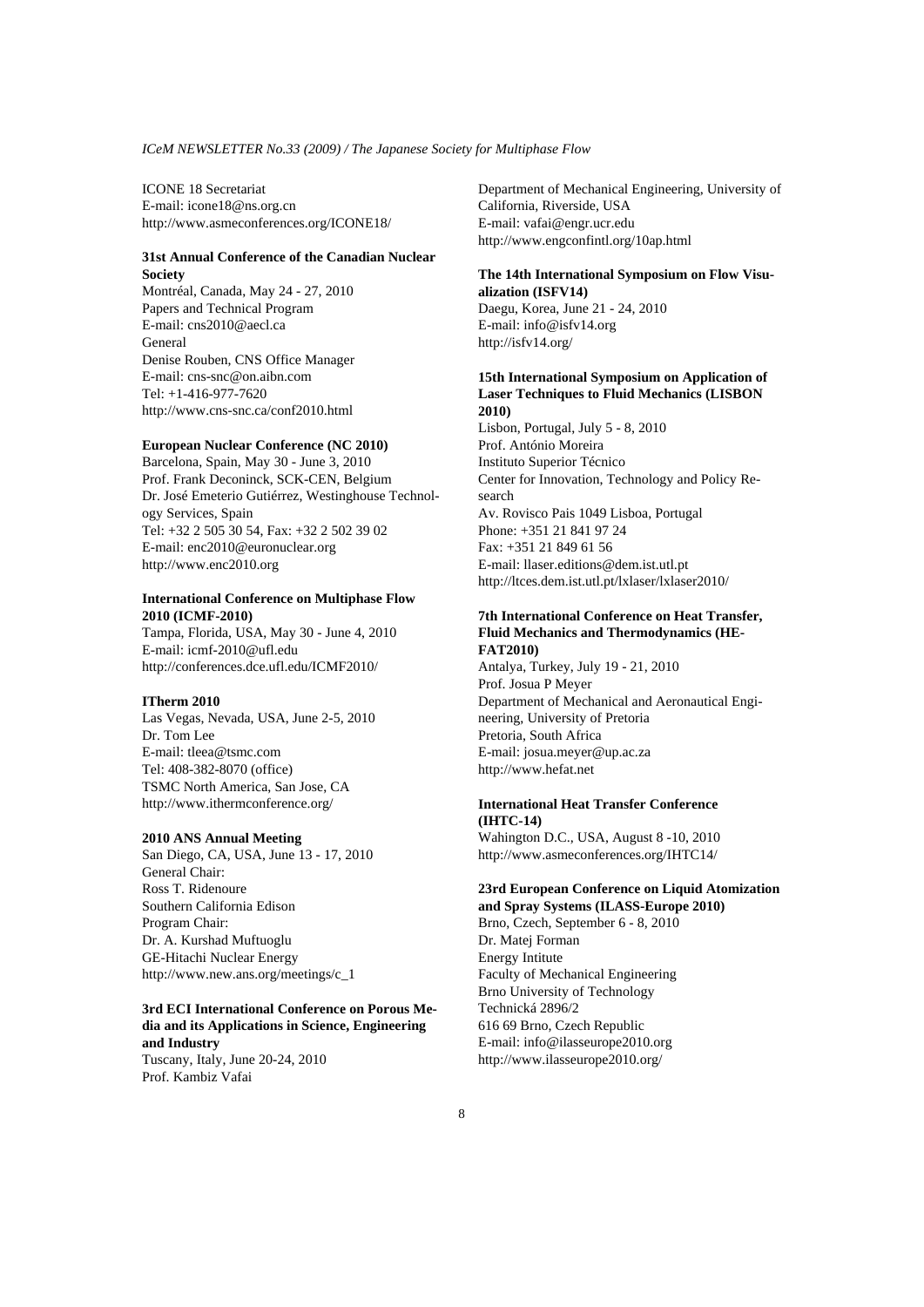#### **6th World Congress on Industrial Process Tomography (WCIPT6)**

Beijing, China, September 6-9, 2010 E-mail: wcipt6@ncepu.edu.cn http://www.isipt.org/wcipt/

### **Eighth International Conference on Advances in Fluid Mechanics (Advances in Fluid Mechanics 2010)**

Algarve, Portugal, September 15 - 17, 2010 http://www.wessex.ac.uk/10-conferences/afm-2010.ht ml

#### **Fifth International Topical Team Workshop on Two-Phase Systems for Ground and Space Applications**

Kyoto, Japan, September 26 - 29, 2010 Dr. Yulia Kabova Microgravity Research Center Chimie- Physique E.P. CP 165-62 Universite Libre de Bruxelles Av F.D. Roosevelt 50 B-1050 Brussels Belgium E-mail: hti@ulb.ac.be Tel: +32-26503029 +32-26503143 Fax: +32 2 650 31 26 http://hti.ulb.ac.be/workshop-10/index.html

### **The 8th International Topical Meeting on Nuclear Thermal-Hydraulics, Operation and Safety (NUTHOS-8)**

Shanghai, China, October 10 - 14, 2010 NUTHOS-8 Office School of Nuclear Science and Engineering Shanghai Jiao Tong University 800 Dongchuan Road 200240 Shanghai, China Phone: +86 21 3420 5056 Fax:+ 86 21 34205182 Email: nuthos-8@sjtu.edu.cn http://www.nuthos-8.org

#### **2010 ANS Winter Meeting and Nuclear Technology Expo**

Las Vegas, USA, November 7 - 11, 2010 Technical Program Chair: Dr. Charles R. (Chip) Martin Senior Engineer, Defense Nuclear Facilities Safety Board http://www.new.ans.org/meetings/c\_1

--------------- 2011 ---------------

#### **The 8th ASME-JSME Thermal Engineering Joint Conference (AJTEC2011)**

Honolulu, Hawaii, USA, March 13-17, 2011 Prof. Koichi Hishida, Keio University E-mail: hishida@sd.keio.ac.jp Prof. James Klausner, University of Florida E-mail: klaus@ufl.edu Prof. Isao Satoh, Tokyo Institute of Technology, E-mail: satohi@mep.titech.ac.jp http://www.jsme.or.jp/conference/AJTEC2011/

#### **2011 ANS Annual Meeting**

Hollywood, USA, June 26 - 30, 2011 Program Chair: Dr. Charlotta E. Sanders Principal Nuclear Engineer, Holtec Center http://www.new.ans.org/meetings/c\_1

### **ASME-JSME-KSME Fluids Engineering Conference 2011 (AJK2011)**

Hamamatsu, Japan, July 24 -29, 2011 Executive committee E-mail: dajk2011@ipc.shizuoka.ac.jp

### **2011ANS/ENS International Winter Meeting and Nuclear Technology Expo**

Washington, DC, USA, October 30 - December 3, 2011 Program Chair: David R. Anderson Electric Boat Corporation http://www.new.ans.org/meetings/c\_1

--------------- 2012 ---------------

#### **11th World Filtration Congress (WFC11)**

Graz, Austria, April 14-18, 2012 Prof. Wilhelm Höflinger, Vienna University of Technology Prof. Gerd Mauschitz, Vienna University of Technology E-mail: info@wfc11.at http://www.wfc11.at

#### **2012 ANS Annual Meeting**

Chicago, USA, June 24 - 28, 2012 Program Chair: Ray Klann Argonne National Laboratory http://www.new.ans.org/meetings/c\_1